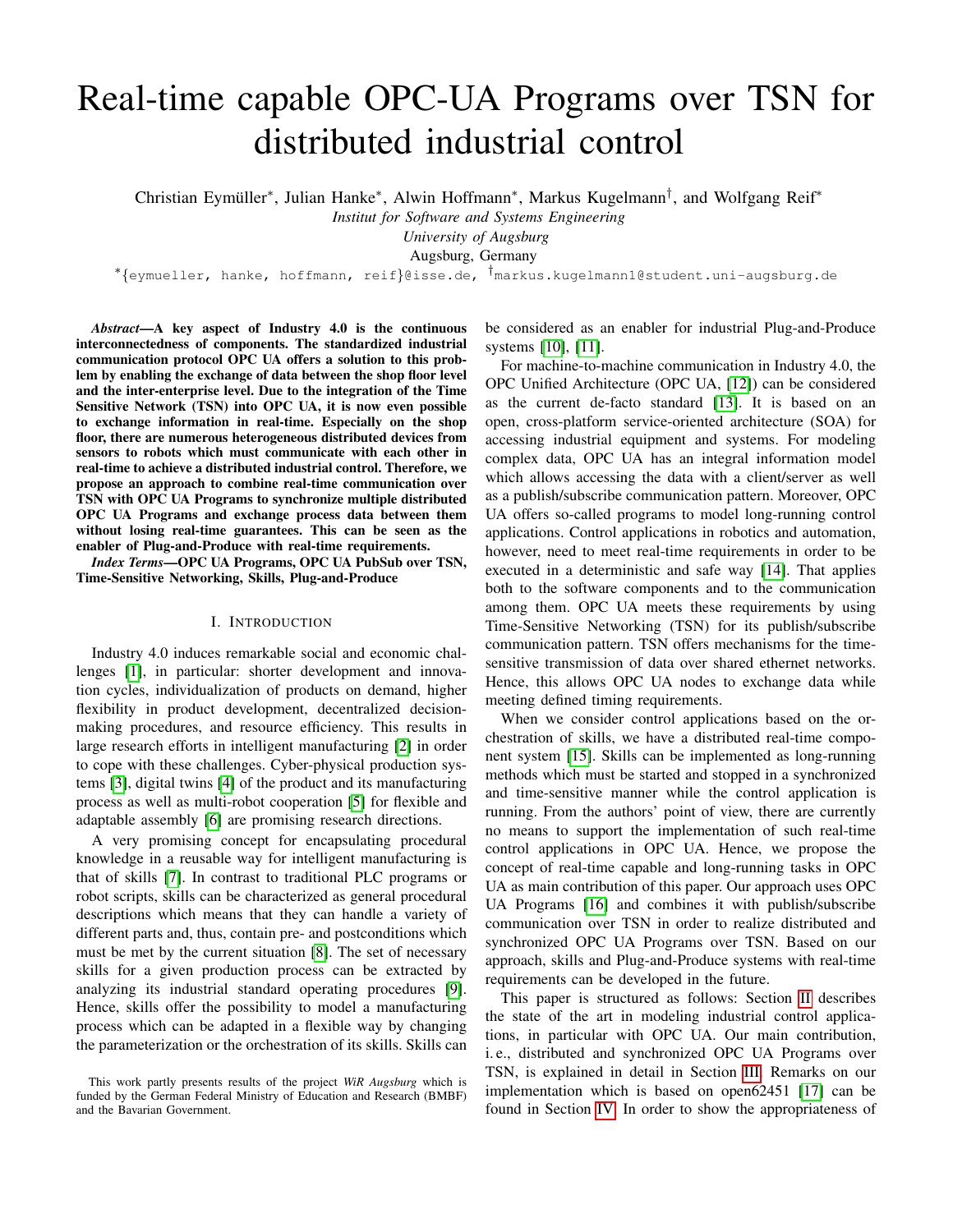our approach for industrial control, an evaluation is given in Section [V.](#page-5-0) Finally, Section [VI](#page-7-17) concludes the paper.

## II. STATE OF THE ART

<span id="page-1-0"></span>For establishing a holistic communication infrastructure between devices on the shop floor and the cloud, the importance of OPC UA is increasing rapidly. OPC UA is an open and service-oriented machine-to-machine communication protocol. It is based on a client-server infrastructure which enables flexible and vendor-neutral communication in industrial applications. With its integral information model, every server is able to organize complex data or methods in a standardized way. In order to enable access to data or methods, a client must set up a dedicated TCP/IP communication channel to the server. With this one-to-many approach, the number of simultaneous connections is often limited by computing resources [\[12\]](#page-7-11). To overcome this limitation, Part 14 of the OPC UA specification [\[18\]](#page-7-18) adds the possibility of many-tomany communication based on the publish/subscribe (*PubSub*) mechanism. With this mechanism, there is no need for a dedicated and direct communication channel between publisher and subscriber. This is similar to traditional field-buses in that many subscribers could receive the same message, but offers the advantage of being able to be reconfigured during runtime.

The publisher defines the published information with flexible and configurable *PublishedDataSets* which contain data variables or event sources from the information model. The subscriber can then consume a selected *Published-DataSet* [\[18\]](#page-7-18). The routing of messages between a publisher and a subscriber is carried out by a message-oriented middleware. OPC UA PubSub supports two largely different variants: broker-based or broker-less middlewares. The brokerbased variant integrates currently existing publish/subscriber protocols like AMQP [\[19\]](#page-7-19) or MQTT [\[20\]](#page-7-20). In this case, the message-oriented middleware serves as a broker and is defined by one of the previously mentioned protocols. The broker-less option implements a custom UDP-based distribution protocol in the form of UDP multicasts by using the network infrastructure. Publisher can send packets to a UDP multicast group. Subscribers can register to this address and all messages get forwarded to them.

However, many sensors and actuators on the shop floor require real-time communication, because they have to react within a certain cycle time [\[14\]](#page-7-13). We can expect that plain UDPbased communication cannot achieve that due to the protocol specifications. To support time-deterministic applications such as real-time critical control systems, the OPC UA PubSub over TSN approach was introduced [\[21\]](#page-7-21), which combines the OPC UA PubSub mechanism with real-time guarantees enabled by Time-Sensitive Networking (TSN). TSN is an extension to the Ethernet protocol developed within the IEEE 802.1 Working Group [\[22\]](#page-7-22) to introduce a uniform and universal network convergence with timing guarantees for timesensitive applications. The main concept of OPC UA PubSub over TSN is to utilize the TSN extension of the Ethernet protocol to ensure deterministic transport of OPC UA PubSub

<span id="page-1-1"></span>

Figure 1: Standard OPC UA Program finite state machine with four default states and nine default transitions [\[16\]](#page-7-15).

messages with real-time guarantees. Sending of messages for a publisher is handled by a hardware-triggered interrupt which ensures short delays and small jitter. This allows OPC UA subscribers to access a shared information model without the loss of real-time. Thus, it is now possible to synchronize several components and enable real-time communication between them [\[17\]](#page-7-16). With open62451 [\[17\]](#page-7-16), there is an open source implementation in C available for OPC UA PubSub over TSN.

In addition to the previously addressed communication problem, real-time critical control systems need some kind of stateful and long-running service. OPC UA Programs [\[16\]](#page-7-15) can be seen as a way to achieve this in a standardized way. Programs are stateful and model a long-running service by means of a predefined sequence of states they execute. Each program is represented by a finite state machine running on an OPC UA server. It allows clients to trigger or monitor the execution as well as to get the results back from a process in a generic manner. The default state machine is shown in Figure [1.](#page-1-1) It defines the four states *halted*, *ready*, *running* and *suspended* which must be implemented by every instance. But it is possible to extend the four states with substates to provide more resolution. The transitions between the four mandatory states are defined by nine basic transitions. These transitions can either be triggered by a client or by the program itself. So it may not require a client action to cause a transition but there are five optional methods (i. e., *start*, *suspend*, *resume*, *halt*, *reset*) to control the program execution. Each transition triggers an event, e. g., a value which can represent a final output or the actual state. The transitions and their implementation will be discussed in more detail in Section [III.](#page-2-0) Overall, OPC UA Programs allow exposing, discovering and calling stateful and long-running services in a generic manner.

However, no current approach takes advantage of the combined benefits of the previously described technologies. Dorofeev et al. [\[23\]](#page-7-23), for example, show how a manufacturing skill (service offered by an automation system) can be modeled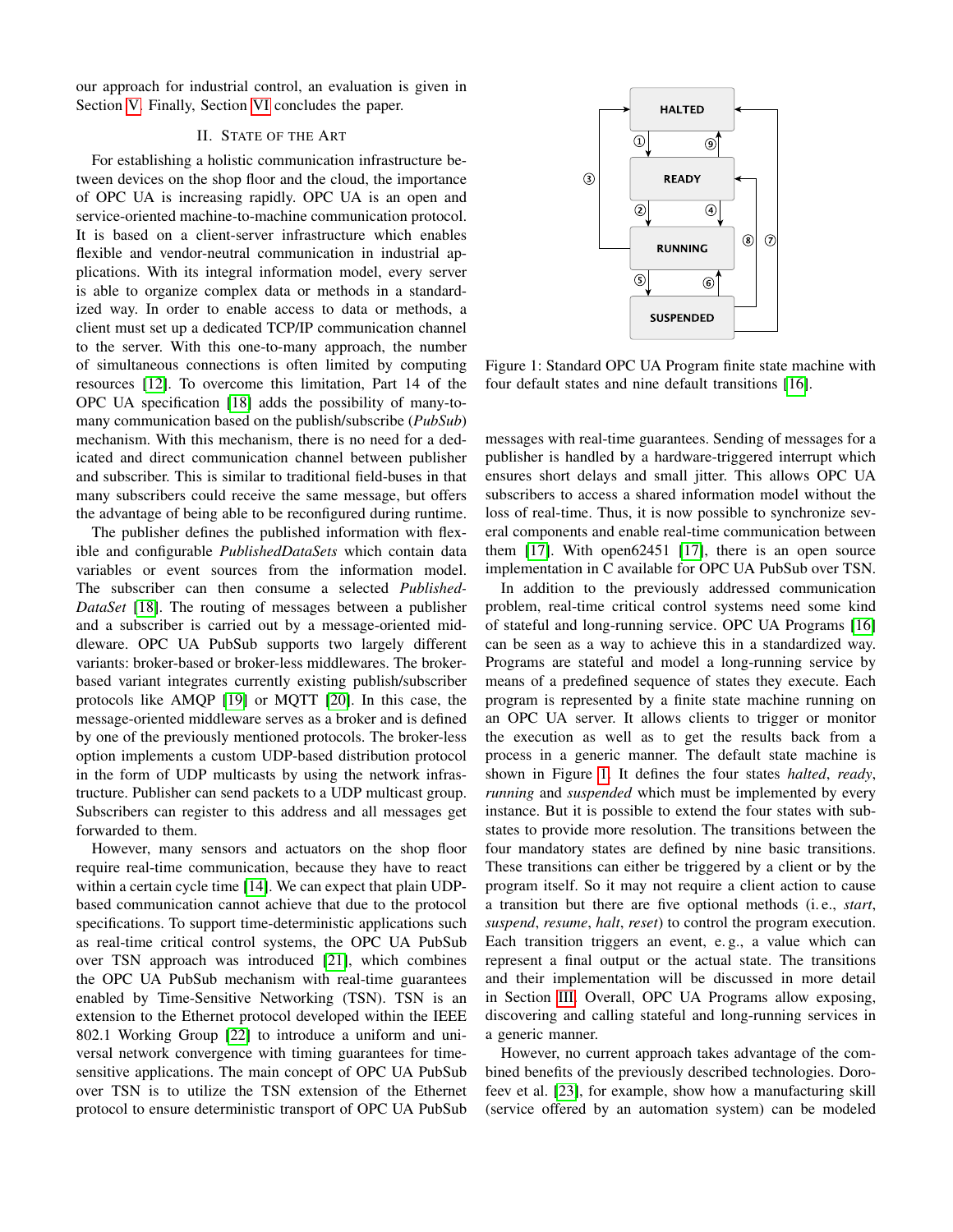by using an OPC UA Program. They implemented a generic interface to allow a higher control level to easily orchestrate their available skills. Furthermore, Profanter et al. [\[24\]](#page-7-24) use OPC UA Programs to model skills of industrial robots. Kaspar et al. [\[25\]](#page-7-25) model PLC function blocks similar to OPC UA Programs. Another approach can be found within the Robot Operating System (ROS). The ROS Action Protocol, which is provided by the ROS ActionLib [\[26\]](#page-7-26), allows the execution of long-running services using topics and publish/subscribe communication. For this purpose, the ROS Actionlib offers a simple API for requesting goals on the client side and executing these goals on the server side via function calls and callbacks. But with regard to a holistic industrial communication, the aforementioned approaches lack the possibility of real-time communication and execution.

#### III. CONCEPT

<span id="page-2-0"></span>In the context of distributed real-time critical control systems, four main requirements must be fulfilled:

- 1) synchronize clocks between several distributed components
- 2) enable real-time communication between these components
- 3) synchronize distributed control processes across multiple components without losing real-time capability
- 4) exchange information between the control processes in real-time

This paper proposes a novel approach to combine the concept of OPC UA Programs and the communication with OPC UA PubSub over TSN to accomplish these requirements. With OPC UA PubSub over TSN on the one hand, the possibility is given to synchronize clocks between several components and enable real-time communication between these nodes. On the other hand, OPC UA Programs add the ability to have continuously running processes. The problem, which must be solved, is how to get distributed continuously running processes (see Section [III-B\)](#page-2-1) that can be synchronized and exchange status as well as process information in real-time (see Section [III-A\)](#page-2-2). With this at hand, we are able to implement distributed, but synchronized industrial control software. The details of our concept are presented in the following two subsections.

#### <span id="page-2-2"></span>*A. Real-time communication*

To meet the assumption that state changes can be communicated in real-time, we use OPC UA PubSub over TSN. The use of this technology enables sending and receiving messages between multiple devices with certain time limits. This ensures that changes in status on one device also lead to a state switch on other devices within a fixed timespan. The current state of the OPC UA Program state machine is provided by a topic that is published by an OPC UA Publisher over TSN. Other OPC UA Programs subscribe to this topic and thus have the current status of all other participating OPC UA Programs. The states of the other OPC UA Programs are monitored. All that remains to be done is to determine a protocol to synchronize the states of the distributed OPC UA Program state machines. The concept of this protocol is shown in Section [III-B.](#page-2-1)

Of course, not only communication is needed to inform other OPC UA Programs about changes in status. Furthermore, real-time communication is needed to exchange process data across multiple running OPC UA Programs. This process data can be for example position data that has to be exchanged between multiple programs. It is therefore possible in our approach to add process data to the distributed OPC UA Programs that can be subscribed to and used in other OPC UA Programs. Adding OPC UA PubSub over TSN results in a deterministic real-time communication channel for exchanging process data across multiple running OPC UA Programs and the opportunity to transfer the current states of the state machines to other OPC UA Programs.

#### <span id="page-2-1"></span>*B. Distributed State Machines*

We have revised the standard state machine of the OPC UA Program Specification (shown in Figure [1\)](#page-1-1) by adding a handshake mechanism to synchronize multiple distributed OPC UA Programs with each other. Here, synchronisation means that the states of all distributed OPC UA Programs that form an overall behaviour must be exchanged and matched to a singular state. In our approach, we differentiate between two types of distributed OPC UA Programs. A distributed OPC UA Program always needs a single Master OPC UA Program that can be paired with multiple Slave OPC UA Programs. The main task of the Master OPC UA Program is to check whether all Slave OPC UA Programs are synchronized and ready to start the continuously running process. Therefore, the distributed OPC UA Programs must have the possibility to exchange their status with each other. The task of the Slave OPC UA Programs is to receive instructions from the master and react with state changes, which in turn are communicated back to the master.

Figure [2](#page-2-3) shows a simple application example for distributed OPC UA Programs with one master and one slave. In the example, a trajectory generator is executed on one device. The task of the trajectory generator is to generate a trajectory and provide target axis positions at regular time intervals for the robot control. On the other device, a robot controller is

<span id="page-2-3"></span>

Figure 2: Application example for distributed OPC UA Programs with one master and one slave: Distributed execution of a trajectory on a robot arm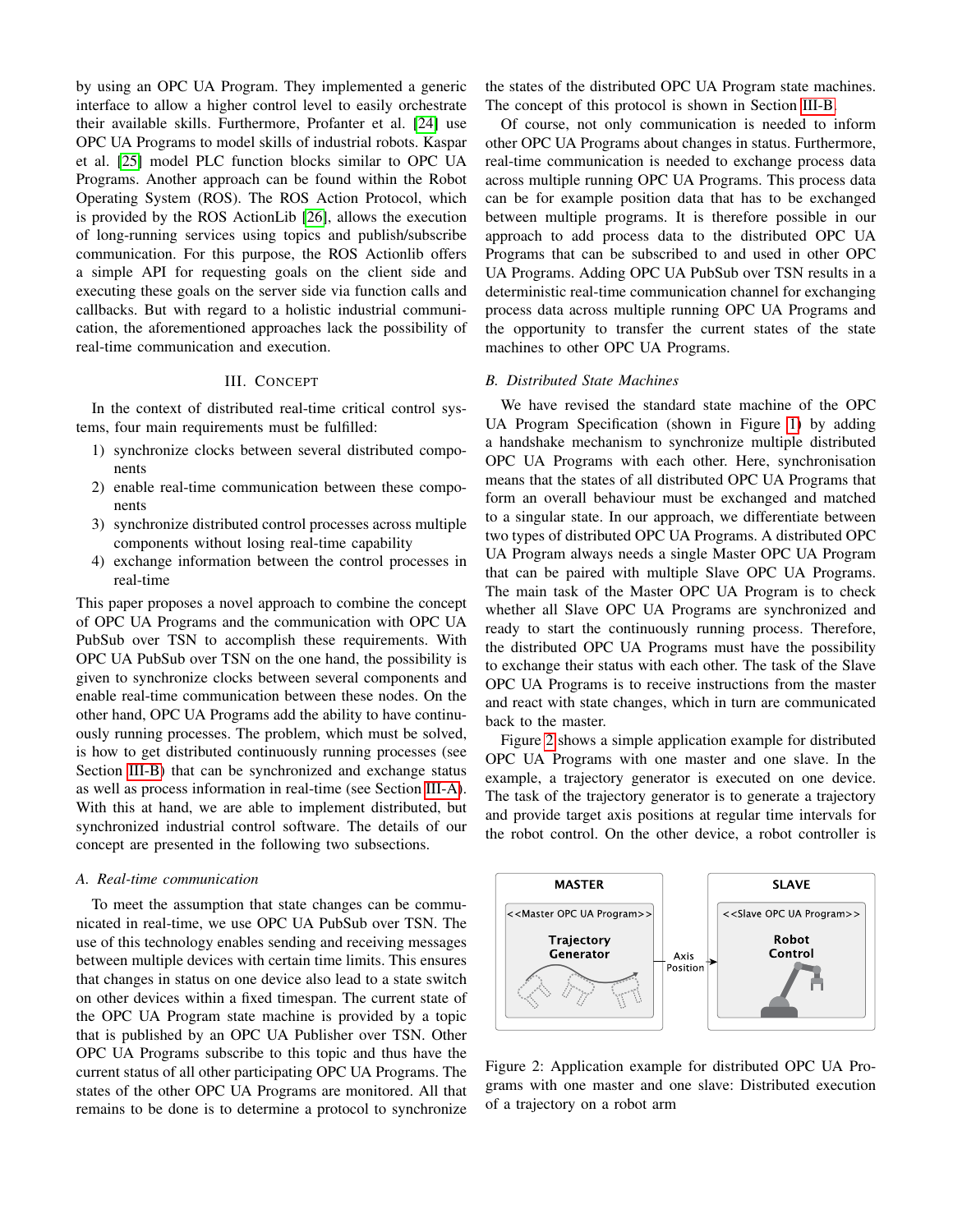running. The robot control expects target positions for each axis in a predetermined time interval and translates these target axis positions into control commands for the robot. These control commands are then passed on to the robot. For this to work in a distributed manner, the two participants need to know when the other part is ready and start their execution of the program simultaneously. For this reason, it is necessary to have state machines synchronized across multiple devices.

Additional states have to be added to synchronize the distributed state machines. Due to the strict specification of OPC UA Programs, we did not add any additional states to the OPC UA Program to meet the mentioned challenges, but rather appended sub-states to the state machine. We added the substate *INIT* to the *HALTED* state of the OPC UA Program state machine. The *INIT* sub-state ensures that all involved OPC UA Programs are properly initialised and ready for upcoming state changes before they change into the state *READY*.

Figure [3](#page-3-0) shows the sequence for synchronising and starting a distributed OPC UA Program. In the illustrations state transitions are represented by solid arrows  $($   $\rightarrow$   $)$  and notifications by dashed arrows  $($  -  $\rightarrow$  ). Initially, it must be determined how many OPC UA Slaves are participating. For the synchronisation of multiple OPC UA Programs, the Master OPC UA Program waits in the sub-state *INIT* till all Slave OPC UA Programs are initialised and switched into the *READY* state  $(1)$ ). The master gets a notification  $(2)$ ) from its slaves if the state *READY* is reached. As soon as the master has received all notifications of its slaves, it also switches into the state *READY*  $(3)$  and notifies  $(4)$  all slaves that the master is now ready for the execution of the program. After receiving the notification  $(4)$  the slaves switch into the state *RUNNING*  $((5))$ , notify the master that the program has started

<span id="page-3-0"></span>

Figure 3: Handshake for starting distributed OPC UA Programs. Changes of state ( $\rightarrow$ ) are communicated via the OPC UA PubSub communication channel  $( - \rightarrow )$  between master and slaves.  $(1)$  to  $(7)$  specify the order of the transitions and notifications.  $\circled{8}$  represents the exchange of process data betwenn the master and slaves.

(6)) and start their continuously running process. Due to the received notifications  $(6)$  of all slaves, the master sets its state to  $RUNNING$  ( $(7)$ ) and starts its program. Consequently, the handshake for starting a distributed OPC UA Program is completed and all participating OPC UA Programs are in the state *RUNNING* and executing the actual program. When all OPC UA Programs are running, the continuous exchange of process data starts  $((8))$ .

Now that the processes are running on all parts of the system, there must also be a possibility to halt all distributed OPC UA Programs simultaneously.

The state *HALTED* can be reached from all other states. In each of these cases the distributed OPC UA Programs behave identically. Figure [4](#page-3-1) exemplifies the state transitions after an OPC UA Program stops and switches from any state into *HALTED* ((ia) or (ib)). In case an OPC UA Program reaches the state *HALTED*, it notifies all other participating OPC UA Programs  $(2a)$  or  $(2b)$ ). This ensures that every OPC UA Program is stopped and switched to state *HALTED*. Thus, all running OPC UA Programs are now halted (*HALTED*). In order to restart a program, the initialisation phase must repeated, i.e. the sub-state *INIT* must has to be called again. After words the sequence of starting distributed OPC UA Programs is used.

Finally, there is the option to suspend and resume OPC UA Programs. The procedure for switching from the state *RUNNING* to the state *SUSPENDED* is similar to the state switch from *RUNNING* to *HALTED*. In the event that an OPC UA Program suspends its running process, it switches into the state *SUSPENDED* and informs the running OPC UA Programs to change to this state as well and also suspend their work. For resuming the process, the transition changes shown in Figure [5](#page-4-1) have to be executed. By the time an OPC UA Program goes back into the *RUNNING* state  $(1a)$  or  $(1b)$ ), a notification is sent to all suspended OPC UA Programs ( $(2)$  or  $(2)$ ). This message prompts them to switch to the *RUNNING* state  $(3a)$  or  $(3b)$  and resume their processes. Thus, it is possible to suspend and resume distributed OPC UA Programs simultaneously.

<span id="page-3-1"></span>

Figure 4: Halting distributed OPC UA Programs. (a) represents the sequence of halting initiated by the master and  $\overline{A}$  by the slave.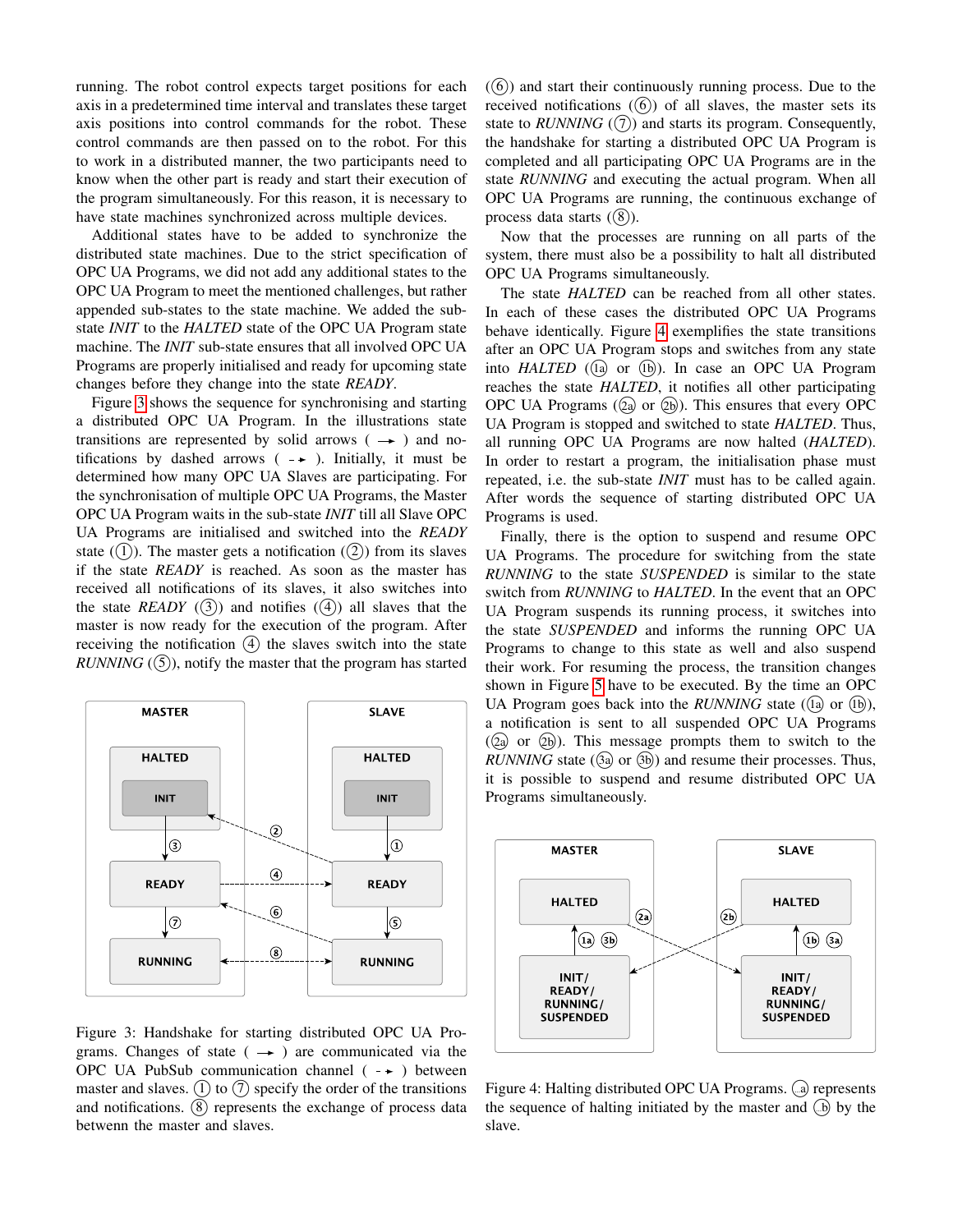<span id="page-4-1"></span>

Figure 5: Restarting suspended distributed OPC UA Programs

<span id="page-4-2"></span>

Figure 6: Reinitializing suspended distributed OPC UA Programs

Assuming a suspended OPC UA Program switches into state *HALTED*, the described routine shown in Figure [4](#page-3-1) is applied. At last there is the possibility that transition 8 in Figure [1](#page-1-1) is used. This transition represents the switch from state *SUSPENDED* to *READY*. Figure [6](#page-4-2) shows the state sequence from state *SUSPENDED* to state *READY*. In case an OPC UA Program uses this transition  $((1a)$  or  $(1b)$ ), it notifies all other suspended OPC UA Programs that it switched to state  $READV$  ( $(2a)$  or  $(2b)$ ). Subsequently the suspended OPC UA Program also switch into the *READY* state (3a) or (3b).

Through the extensions of the OPC UA Program state machine, we are now able to fulfill the requirement of starting distributed processes across multiple components. What still has to be shown is the preservation of the real-time capability. The reaction time  $(time(-\rightarrow) + time(\rightarrow))$  for a change in status can be calculated by adding up the transmission time  $(time(-))$  to the OPC UA Program and the time for the state transition in the OPC UA Program state machine  $(time(\rightarrow))$ . Since the communication channel is deterministic and the status changes take place within fixed time barriers, the entire response time is deterministic. Hence the goal of starting distributed control processes across multiple components without losing real-time capability is fulfilled. This means that all initially defined goals for our approach have been achieved.

#### IV. IMPLEMENTATION

<span id="page-4-0"></span>After the concept of distributed OPC UA Programs has been presented, we will introduce how this approach was implemented. As basis OPC UA implementation, we used the

open source OPC UA stack open6254[1](#page-4-3) $^1$ . However, there are are no implementations of OPC UA Programs included in the stack yet. Moreover, at the time we started our implementation, there was no full real-time integration for OPC UA PubSub. Therefore, we used the open6[2](#page-4-4)541 fork of Kalycito<sup>2</sup> with an implementation of OPC UA PubSub over TSN [\[17\]](#page-7-16), which meanwhile has been integrated into the master branch of open62541. As programming language we used C++.

Figure [7](#page-5-1) shows a component diagram of the distributed Master OPC UA Program. The structure of the Slave OPC UA Program is identical. Each distributed OPC UA Program artifact consists of two main components: the State Machine component and the Communication component. The State Machine component represents the state machine of the OPC UA Program with the extensions described in Section [III-B.](#page-2-1) For the current state of the state machine and process data to be exchanged, the State Machine component provides the interfaces CurrentState and ProcessData. The state and the process data of the other participating OPC UA Programs is accessed through the interfaces ProcessData and ReceivedState of the Communication component. The Communication component is responsible for the communication with other devices and is intended to provide an easy way to add data that have to be sent to other OPC UA Programs. To ensure the interchangeability of the OPC UA stack the interfaces PublishData and SubscribedData were added to the Communication component. In our case, the PublishData is composed of the CurrentState and the ProcessData and the SubscribedData is divided into the ReceivedState and the ReceivedData.

## *A. Encapsulation of the OPC UA PubSub configuration*

At first, we encapsulated the communication of the open62541 stack to simplify the management of publishers and subscribers. The Communication component is responsible for updating the OPC UA information model with the values that have to be published and manages access to the data over the OPC UA PubSub mechanisms. Same applies to data that has to be subscribed.

Therefore, the Communication component provides the class Publisher, the class Subscriber and the templated class <typedef DATA\_TYPE> DataSet. When objects of the type Publisher (or Subscriber) are created, a PubSub Connection and a default WritingGroup (or ReadingGroup) are generated automatically (cf. Figure [7\)](#page-5-1). Created DataSet objects can then be added to Publisher and Subscriber objects by calling the method:

```
bool addDataSet(std::String* name,
   VariantDataSet dataset);
```
Unless it is defined otherwise, the added DataSet objects are appended to the default WritingGroup (or ReadingGroup).

<span id="page-4-3"></span><sup>1</sup>www.open62541.org

<span id="page-4-4"></span><sup>2</sup>https://github.com/Kalycito-opcua-tsn-LoI1/OPCUA-TSN-LoI1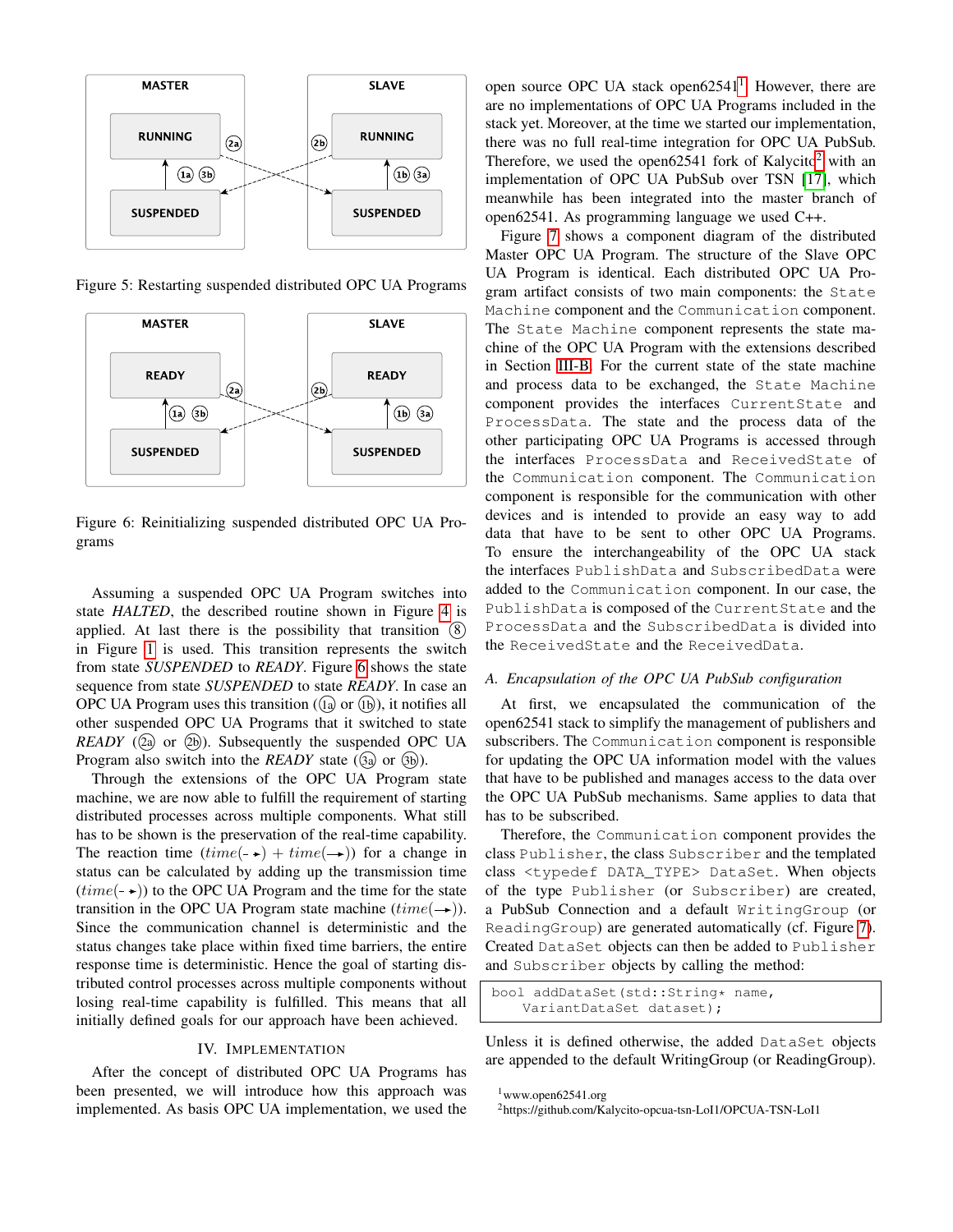<span id="page-5-1"></span>

Figure 7: Component diagram of a distributed Master OPC UA Program. However, the structure of the slave is identical. Clear interfaces between the state machine component and the communication component were defined. In addition, interfaces were defined to make the OPC UA stack interchangeable.

Additionally, the Communication component provides the methods

```
bool addPublisher(std::String* name,
    Publisher publisher)
and
bool addSubscriber(std::String* name,
    Subscriber subscriber)
```
in order to add the created Publisher and Subscriber objects to the distributed OPC UA Program. Thus, data of different types that is supposed to be published simply has to be generated as a DataSet object and can then be easily assigned to any publisher. The same applies to data that programs subscribe to. It is therefore not necessary to create PubSubConnections or DataSetGroups manually.

For example, if you would like to exchange a floating point value between a master and a slave, the following steps must be executed. On both sides a <double>DataSet object with a floating point datatype must be created. On the master this created object is added to the Publisher object by calling the addDataSet method. In order to subscribe to the floating point value on the slave, the created <double>DataSet object is added to the Subscriber object. Last but not least the Publisher object has to be added to the Communication component of the master and

the Subscriber object to the Communication component of the slave. The floating point value in the DataSet can then be accessed via callback methods.

# *B. Exchange of states and process information in real-time*

The encapsulation of communication also enables us to easily add publishers and subscribers to the distributed state machine. For the exchange of the current state between multiple distributed OPC UA Programs, each State Machine component appends one publisher which represents the current state as an integer value. Besides the publisher, a subscriber is also necessary to receive the state changes of connected OPC UA Programs. This is the minimum setup for synchronizing the state changes of several distributed OPC UA Programs with each other. In addition to this synchronization, it is possible to add process data in form of further publishers and subscribers to the OPC UA Program. Due to the determinism of the OPC UA PubSub communication over TSN, exchange of state and process information is also deterministic. In case process data is added to the OPC UA Program, the added DataSets are published with a defined cycle time after the OPC UA Program switches into the state *RUNNING*.

## V. EVALUATION

<span id="page-5-0"></span>To evaluate the distributed OPC UA Programs we wanted to determine whether our approach fulfills the requirements of a distributed industrial control system. As an example of such a system, we chose the control of an industrial robot as a realistic use case for applying distributed OPC UA Programs. To this end we revisit and improve the example shown in Figure [2.](#page-2-3) For the control of an industrial six-axis robot, at least six floating-point values are required, indicating the target position of each axis. In a minimal setup, the robot subsequently returns the current axis position. Currently used robot controllers exchange the new axis values with a frequency between 0.1 and 1 kHz. In summary, the minimal goal is to send and receive at least six floating-point values with a frequency of 1 kHz (cycle time  $= 1$  ms).

The performance measurements of the distributed OPC UA Programs are performed on two identical industrial PCs (IPCs) with an Intel Core i7-3615QE quad-core CPU running at 2.30 GHz. Both IPCs are equipped with an Intel i210 network card and are connected via a 1 Gbps link directly with each other. The computers operate with a real-time capable Preempt-RT Linux Kernel 5.0.14. For clock synchronisation between the devices, the standard IEEE 802.1AS-Rev is used. In order to enable TSN communication, an Intel patch for IEEE 802.1Qbv functionality was added.

For the measurement of performance, we instantiated one Master OPC UA Program on one of our IPCs and one Slave OPC UA Program on the other IPC. Both sides send and receive their current state and process data with a cycle time of  $0.2 \text{ ms}$  (frequency = 5 kHz). Each experiment has a recording period of one hour, which corresponds to approximately 180 million data messages. To check whether the process data size has an impact on the robustness of the system, measurements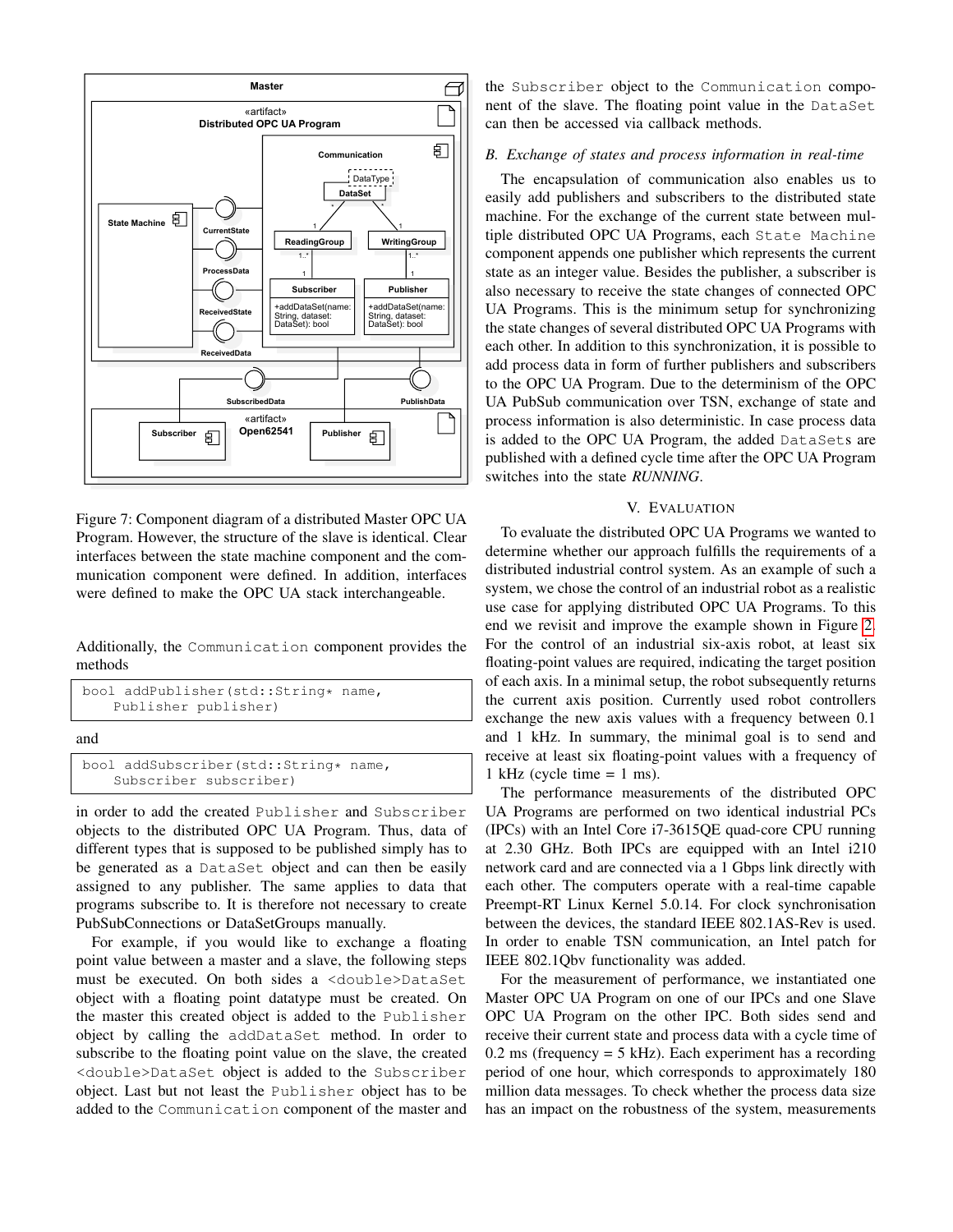<span id="page-6-1"></span>

| <b>Floating-point</b> | Average round  | Max. round     | <b>Standard</b> |
|-----------------------|----------------|----------------|-----------------|
| values (byte)         | trip time [ms] | trip time [ms] | deviation [ms]  |
| 1 (8)                 | 0.268          | 0.310          | 0.01030         |
| 5(40)                 | 0.285          | 0.344          | 0.01057         |
| 10(80)                | 0.304          | 0.386          | 0.01011         |
| 15 (120)              | 0.338          | 0.559          | 0.00981         |
| 20(160)               | 0.369          | 0.639          | 0.01190         |

Table I: Average and maximum round trip time for different payload sizes between 8 and 160 byte (cycle time = 200  $\mu$ s, measurement period = 1 h,  $\approx$ 180 million data messages)

with 1, 5, 10, 15 and 20 floating-point values are performed. This leads to a data size of 8, 40, 80, 120 and 160 byte per transmission, respectively.

Figure [8](#page-6-0) shows the results of the experiments with different payload sizes. In this experimental setup, the Master OPC UA Program publishes floating-point values that are subscribed to by the Slave OPC UA Program. After reception of an incoming message, the slave processes the data and immediately publishes the same amount of floating-point values. These values are subscribed to by the Master and processed. As a comparative value, the round trip time is measured from the point of publishing the floating-point values to the point of receiving the returned values from the slave. This includes sending the message on the Master, receiving and processing the data on the slave as well as the retransmission back to the Master.

The measured round trip times are plotted in a histogram, with the horizontal axis indicating the measured time in milliseconds and the vertical axis the number of occurrences of that specific time. Figure [8a](#page-6-0) to [8e](#page-6-0) show the histogram for measurements with a payload size of 1 (8 bytes), 5 (40 bytes), 10 (80 bytes), 15 (120 bytes) and 20 (160 bytes) floatingpoint values. It appears that the round trip times are uniformly distributed with a low payload size. With increasing size, the minimal round trip times remain. However, the maximum duration of the message transmissions increases. This is mainly due to longer processing times on the slave. The measured transmission times have not changed significantly.

In addition to the histograms, the average and maximum round trip time was recorded during the measurements and the standard deviation was calculated. Table [I](#page-6-1) shows these records for the different payloads in milliseconds. The experiments show that, as expected, the round trip time increases with growing payload size. But still, there are no major outliers for the round trip time. This is also evident from the almost constant low standard deviations  $(<0.01190$  ms). This indicates that only a few measurements have slightly increased round trip times. In this regard, the logarithmic scale of the histograms in Figure [8a](#page-6-0) to [8e](#page-6-0) can be misleading.

With a maximum round trip time of 0.639 milliseconds and a payload size of 20 floating-point values (160 bytes), we are still far below the initially defined real-time barrier goals specified with 1 millisecond at a payload of six floating-point values (48 bytes). Especially since robot control systems only expect the values every millisecond (1 kHz) and we measure

<span id="page-6-0"></span>

(a) Histogram of round trip times for exchanging one floating-point value (8 bytes)



(b) Histogram of round trip times for exchanging 5 floating-point values (40 bytes)



(c) Histogram of round trip times for exchanging 10 floating-point values (80 bytes)



(d) Histogram of round trip times for exchanging 15 floating-point values (120 bytes)



(e) Histogram of round trip times for exchanging 20 floating-point values (160 bytes)

Figure 8: Histograms of round trip times (log scale) with different payload sizes between 8 and 160 byte (cycle time  $= 200 \mu s$ , measurement period  $= 1$  h,  $\approx 180$  million data messages)